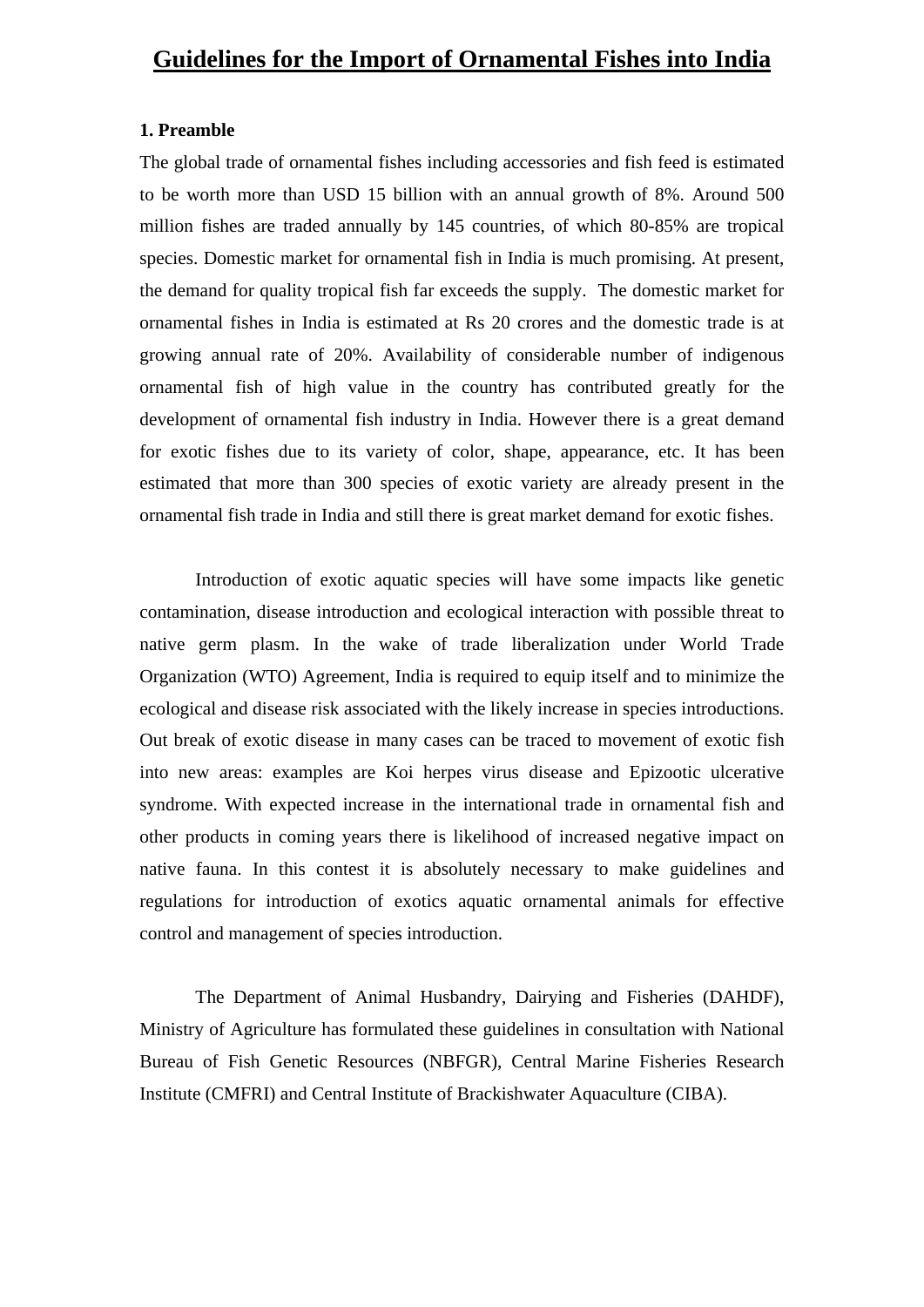#### **2. Definitions**

**Accidental escape** means escape of aquatic organisms into the natural water body unknowing by the importer/hobbyists

**Aquatic animals** means all life stages (including eggs and gametes) of fish, molluscs and crustaceans originating from aquaculture establishments or removed from the wild, for farming purposes, for release into the aquatic environment or for human consumption

**Biohazard** means an organism, or substance derived from an organism, that poses a threat to (primarily) animal/human health. This can include medical waste or samples of a [microorganism,](http://en.wikipedia.org/wiki/Microorganism) [virus](http://en.wikipedia.org/wiki/Virus) or [toxin](http://en.wikipedia.org/wiki/Toxin) (from a biological source) that can impact animal/human health.

**Biosecurity** means in general terms, is a strategic and integrated approach to analyzing and managing relevant risks to human, animal (including aquatic), plant life and health and associated risks to the environment (FAO, 2007).

**Certifying official** means a person authorised by the [Competent Authority](http://www.oie.int/eng/normes/fcode/en_chapitre_1.1.1.htm#terme_autorite_competente#terme_autorite_competente) to sign health certificates for [aquatic animals.](http://www.oie.int/eng/normes/fcode/en_chapitre_1.1.1.htm#terme_animaux_aquatiques)

**Consignment** (also termed "shipment") – a group of live aquatic animals described in an aquatic animal import health standard, an international health certificate, a health certificate and/or in a permit to import or export.

**Competent Authority** means the Authority responsible for Aquatic Animal Health as may be notified by the Department of Animal Husbandry, Dairying and Fisheries, Ministry of Agriculture, Government of India.

**Exporting country** means a country from which [aquatic animals](http://www.oie.int/eng/normes/fcode/en_chapitre_1.1.1.htm#terme_animaux_aquatiques) or aquatic animal [products](http://www.oie.int/eng/normes/fcode/en_chapitre_1.1.1.htm#terme_produits_d_animaux_aquatiques), [biological products](http://www.oie.int/eng/normes/fcode/en_chapitre_1.1.1.htm#terme_produits_biologiques) or [pathological material](http://www.oie.int/eng/normes/fcode/en_chapitre_1.1.1.htm#terme_materiel_pathologique#terme_materiel_pathologique) are sent to a destination in another country.

**International trade** means import, export or transit of [aquatic animals](http://www.oie.int/eng/normes/fcode/en_chapitre_1.1.1.htm#terme_animaux_aquatiques), [aquatic](http://www.oie.int/eng/normes/fcode/en_chapitre_1.1.1.htm#terme_produits_d_animaux_aquatiques)  [animal products,](http://www.oie.int/eng/normes/fcode/en_chapitre_1.1.1.htm#terme_produits_d_animaux_aquatiques) biological products and [pathological material](http://www.oie.int/eng/normes/fcode/en_chapitre_1.1.1.htm#terme_materiel_pathologique#terme_materiel_pathologique).

**Import permit** means the license issued by the competent authority for importing aquatic organisms/aquarium accessories for importer.

**Importer** means person/company importing aquatic organisms /aquarium accessories from outside the country.

**Invasive species** means [non-indigenous species](http://en.wikipedia.org/wiki/Non-indigenous_species) (e.g. plants or animals) that adversely affect the habitats they invade economically, environmentally or ecologically.

**OIE-listed diseases** mean [diseases](http://www.oie.int/eng/normes/fcode/en_chapitre_1.1.1.htm#terme_maladie) that are referred to in Chapter [1.2.3.](http://www.oie.int/eng/normes/fcode/en_chapitre_1.2.3.htm#chapitre_1.2.3.) of the [Aquatic](http://www.oie.int/eng/normes/fcode/en_chapitre_1.1.1.htm#terme_code_aquatique)  [Code](http://www.oie.int/eng/normes/fcode/en_chapitre_1.1.1.htm#terme_code_aquatique). (Synonym: diseases listed by the OIE.)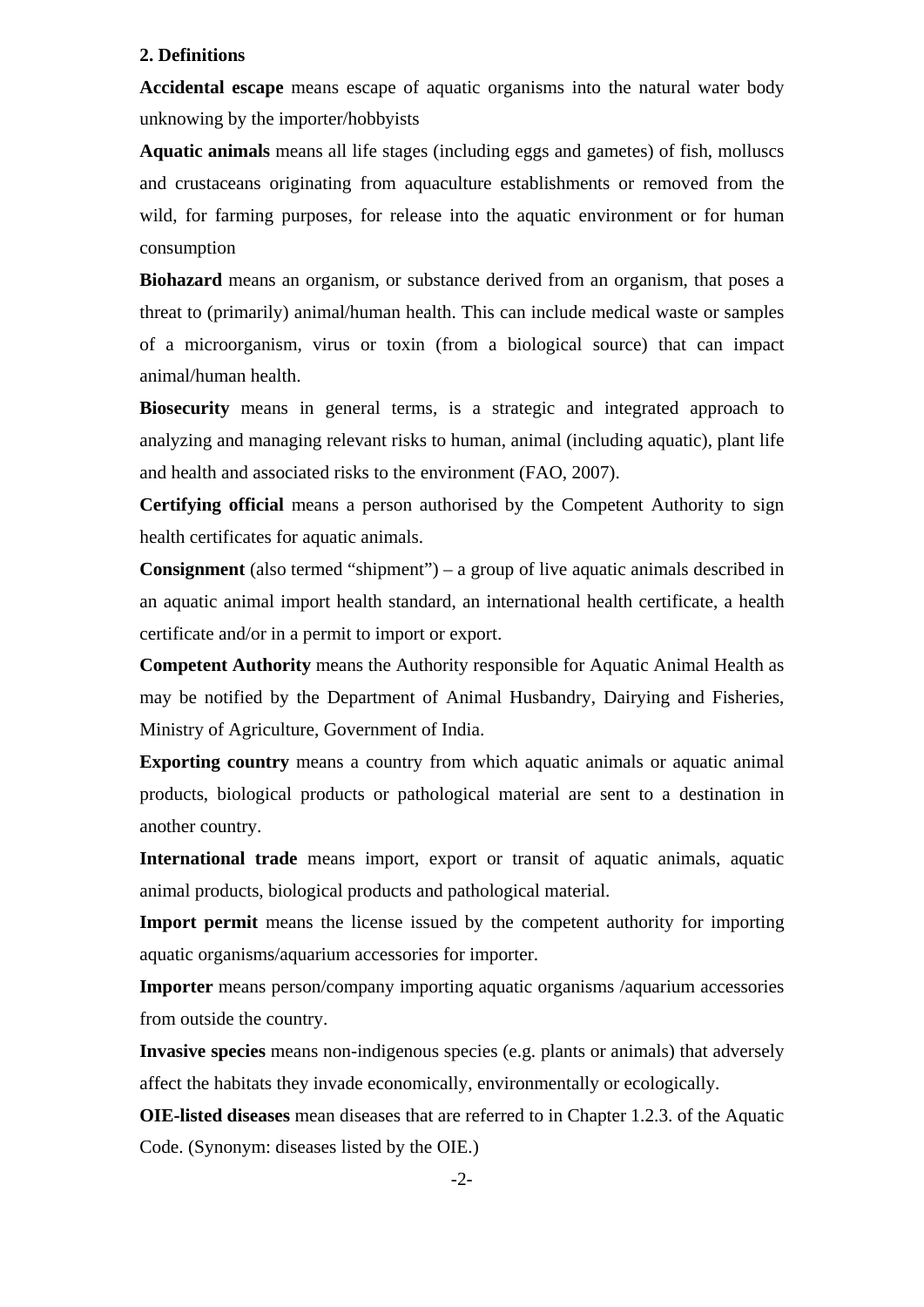**Ornamental fish** is often used as a generic term to describe aquatic animals kept in the aquarium hobby, including fishes, invertebrates such as corals, crustaceans (e.g., crabs, hermit crabs, shrimps), mollusks (e.g., snails, clams, scallops), and also live rock.

**Pre-quarantine certificate** means health certificate issued by an exporting country's Competent Authority attesting to the health status of a consignment of aquatic animals.

**Quarantine** means maintaining a group of [aquatic animals](http://www.oie.int/eng/normes/fcode/en_chapitre_1.1.1.htm#terme_animaux_aquatiques) in isolation with no direct or indirect contact with other [aquatic animals](http://www.oie.int/eng/normes/fcode/en_chapitre_1.1.1.htm#terme_animaux_aquatiques), in order to undergo observation for a specified length of time and, if appropriate, testing and treatment, including proper treatment of the effluent waters.

**International aquatic animal health certificate** means a certificate issued by a member of the [personnel of the Competent Authority](http://www.oie.int/eng/normes/fcode/en_chapitre_1.1.1.htm#terme_personnel_de_l_autorite_competente#terme_personnel_de_l_autorite_competente) of the [exporting country](http://www.oie.int/eng/normes/fcode/en_chapitre_1.1.1.htm#terme_pays_exportateur), certifying the state of health of the [aquatic animals,](http://www.oie.int/eng/normes/fcode/en_chapitre_1.1.1.htm#terme_animaux_aquatiques) and a declaration that the [aquatic](http://www.oie.int/eng/normes/fcode/en_chapitre_1.1.1.htm#terme_animaux_aquatiques)  [animals](http://www.oie.int/eng/normes/fcode/en_chapitre_1.1.1.htm#terme_animaux_aquatiques) originate from a source subjected to official health [surveillance](http://www.oie.int/eng/normes/fcode/en_chapitre_1.1.1.htm#terme_surveillance#terme_surveillance) according to the procedures described in the OIE [Aquatic Manual.](http://www.oie.int/eng/normes/fcode/en_chapitre_1.1.1.htm#terme_manuel_aquatique)

**Quarantine officer** means a technically competent person authorized by the Competent Authority for purposes of inspecting and certifying compliance with the health requirements of the Competent Authority concerning the import and export of live aquatic animals.

**Quarantine period** means a minimum period of quarantine, typically as specified in an aquatic animal import health standard or other legally binding document (e.g. national or state regulations).

**Risk analysis** means the complete process composed of [hazard identification](http://www.oie.int/eng/normes/fcode/en_chapitre_1.1.1.htm#terme_identification_du_danger), [risk](http://www.oie.int/eng/normes/fcode/en_chapitre_1.1.1.htm#terme_appreciation_du_risque#terme_appreciation_du_risque)  [assessment](http://www.oie.int/eng/normes/fcode/en_chapitre_1.1.1.htm#terme_appreciation_du_risque#terme_appreciation_du_risque), [risk management](http://www.oie.int/eng/normes/fcode/en_chapitre_1.1.1.htm#terme_gestion_du_risque#terme_gestion_du_risque) and [risk communication.](http://www.oie.int/eng/normes/fcode/en_chapitre_1.1.1.htm#terme_communication_relative_au_risque#terme_communication_relative_au_risque)

**Shipment** means a group of [aquatic animals](http://www.oie.int/eng/normes/fcode/en_chapitre_1.1.1.htm#terme_animaux_aquatiques) or products thereof destined for transportation.

**Surveillance** means a systematic series of investigations of a given [population](http://www.oie.int/eng/normes/fcode/en_chapitre_1.1.1.htm#terme_population) of [aquatic animals](http://www.oie.int/eng/normes/fcode/en_chapitre_1.1.1.htm#terme_animaux_aquatiques) to detect the occurrence of [disease](http://www.oie.int/eng/normes/fcode/en_chapitre_1.1.1.htm#terme_maladie) for control purposes, and which may involve testing samples of a [population.](http://www.oie.int/eng/normes/fcode/en_chapitre_1.1.1.htm#terme_population)

**Susceptible species** means a species of [aquatic animal](http://www.oie.int/eng/normes/fcode/en_chapitre_1.1.1.htm#terme_animaux_aquatiques) in which [infection](http://www.oie.int/eng/normes/fcode/en_chapitre_1.1.1.htm#terme_infection) has been demonstrated by natural cases or by experimental exposures to the [disease agent](http://www.oie.int/eng/normes/fcode/en_chapitre_1.1.1.htm#terme_agent_pathogene) that mimics the natural pathways for [infection.](http://www.oie.int/eng/normes/fcode/en_chapitre_1.1.1.htm#terme_infection) Each [disease](http://www.oie.int/eng/normes/fcode/en_chapitre_1.1.1.htm#terme_maladie) chapter in the [Aquatic](http://www.oie.int/eng/normes/fcode/en_chapitre_1.1.1.htm#terme_manuel_aquatique)  [Manual c](http://www.oie.int/eng/normes/fcode/en_chapitre_1.1.1.htm#terme_manuel_aquatique)ontains a list of currently known [susceptible species.](http://www.oie.int/eng/normes/fcode/en_chapitre_1.1.1.htm#terme_espece_sensible)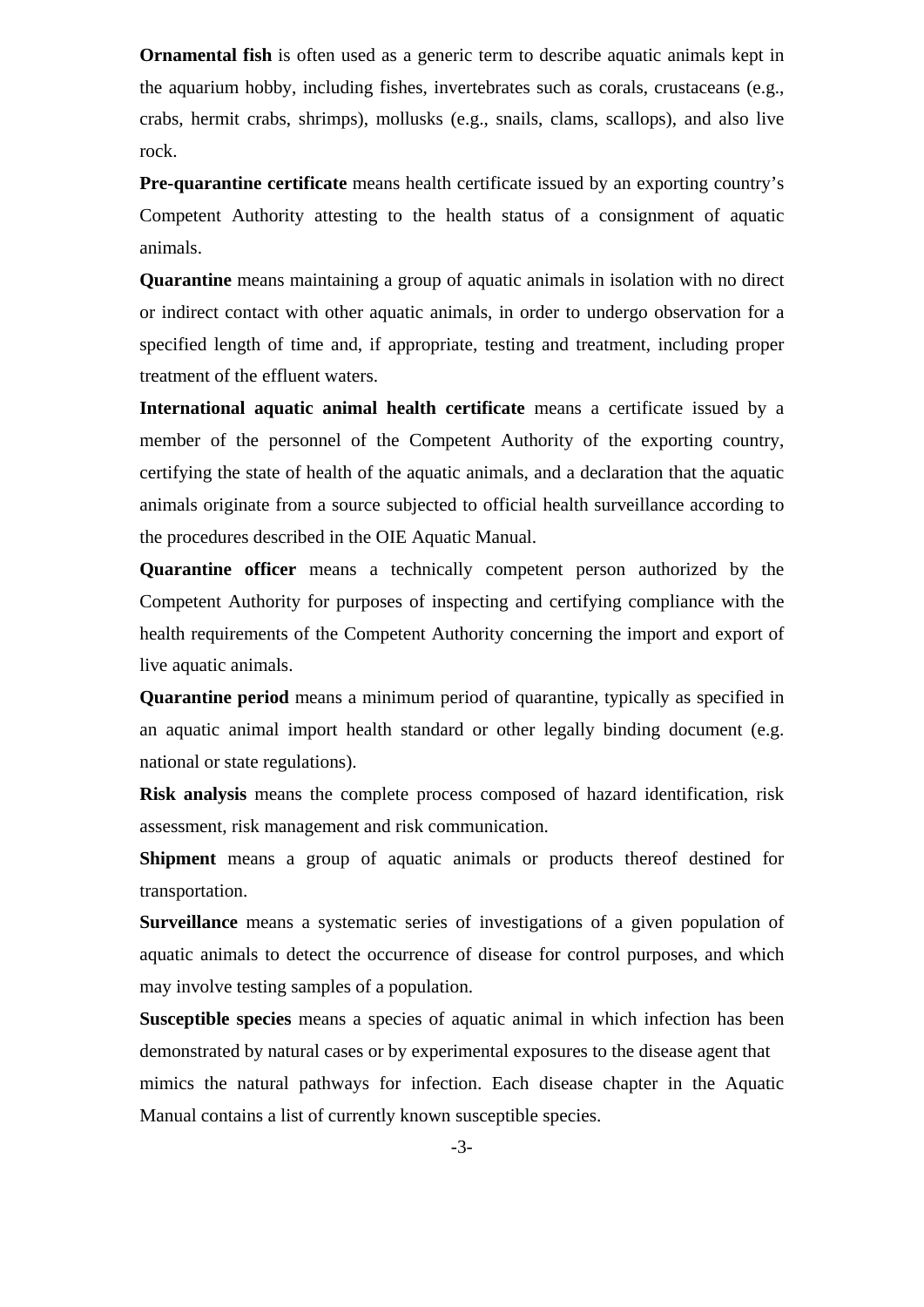#### **3. Pre requisites**

3.1. No import of the ornamental fish species shall be allowed if the fish species is found to fall in any or all of the following categories.

- a. Aquatic organism identified as dangerous as it:
	- Can cause injury to human beings (possess venomous spines/poisonous flesh/toxins/special defense mechanism).
	- Has possibilities of attacking and inflicting injuries to human beings and animals
	- Is a known vector or carrier of pathogens.
- b. Species as listed under the Convention on International Trade in Endangered Species (CITES) or in the threatened list of International Union for Conservation of Nature (IUCN) or that of the exporting country's threatened list. However, if the source of the endangered fish is cultured and the exporting country's competent authority certifies it, then it can be permitted.
- c. Species under any other ban imposed on the import due to national legislation or international treaties/conventions.
- d. Invasive species exhibiting well documented deleterious impacts in India or other countries having environmental conditions similar to India.

If the request for import of a particular species is sought for the first time, risk analysis shall be carried out by the competent agency as standard protocols on the potential invasive species after introduction while application for permit is processed.

No import of ornamental fish is permitted without valid permit from Department of Animal Husbandry, Dairying & Fisheries (DAHDF), MOA, GOI.

Only those exotic ornamental fish species listed in the permitted list would be allowed. (**Given in Annexure I**).

#### **4. Mode of application.**

- 4.1.The entrepreneur intending to import exotic ornamental fish shall apply in the prescribed format given in **Annexure II.**
- 4.2.The application seeking permit for import of an ornamental fish species shall be accompanied with color photographs of specimens of different sizes (one at the juvenile stage and another at adult stage) and should contain the scientific name of that species. The photograph should be of the specimens of the species from where the import is proposed and not from published or other sources. Without these, the application for permit shall be rejected.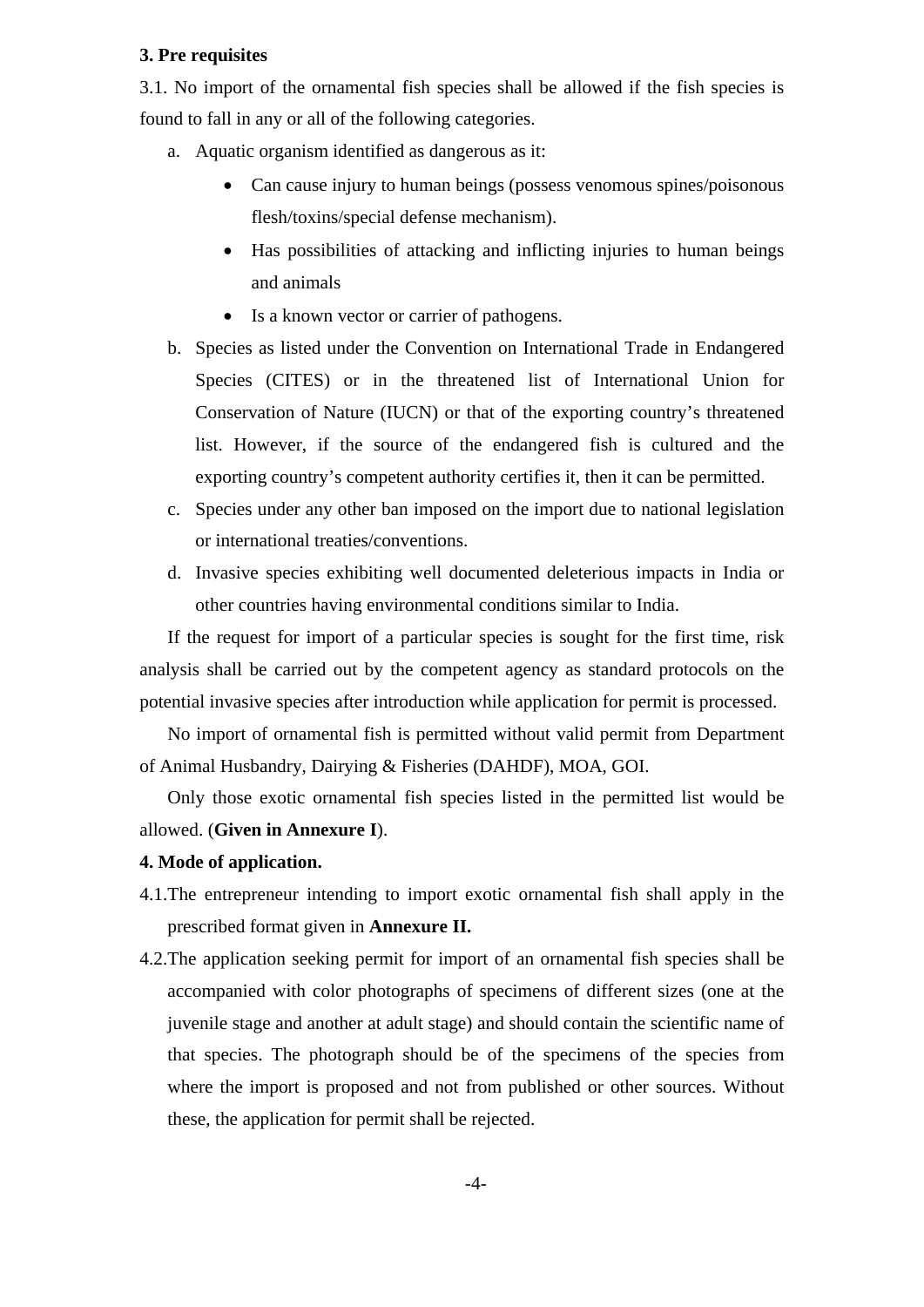- 4.3.In case male and female of the species have different phenotypic character, photograph of both sexes should be included.
- 4.4.The import permit issued
	- Shall be valid for six months from the date of issue.
	- Shall not be transferable.
	- No amendments to the permit shall be issued.
	- The issuing authority might consider one revalidation not exceeding maximum of three months provided such request for extension of validity is made to the issuing authority before the expiry of the permit with adequate justification.

5. Import of fish shall be allowed only through designated seaports/airports. (**Given in** 

## **Annexure III**)

## **6. Packaging and Transport**

6.1. The packaging shall facilitate easy inspection of the consignment by the Quarantine Officer at the port of entry.

6.2. The ornamental fish to be imported must be packaged in leak-proof bags, each bag containing only one species, must not be exceeded the standard stocking density. The bag must be transparent to enable proper inspection and identification of the aquatic animals and must not contain any extraneous matter, unapproved plant material, pests or unauthorized species.

6.3. Each bag must be placed within polystyrene boxes or cartons fitted with a plastic inner lining. Each box or carton must be clearly identified with label mentioning name and number of fish species and identification number of each box/carton. In case, any sedative/anesthetic has been used during transport, it should be clearly mentioned in the packaging list.

6.4. **Documents accompanied:** The consignment must be accompanied by relevant documents including case history paper and photograph of species, copy of import permit, copy of quarantine certificate and other documents issued by the transport authority of exporting country.

6.5. Importer must make all reasonable efforts to expedite the clearance of the consignment and its transport to destination.

6.6. **Trans-shipment:** In case of trans-shipment the consignment should be held in a sterile area of the trans-shipment point.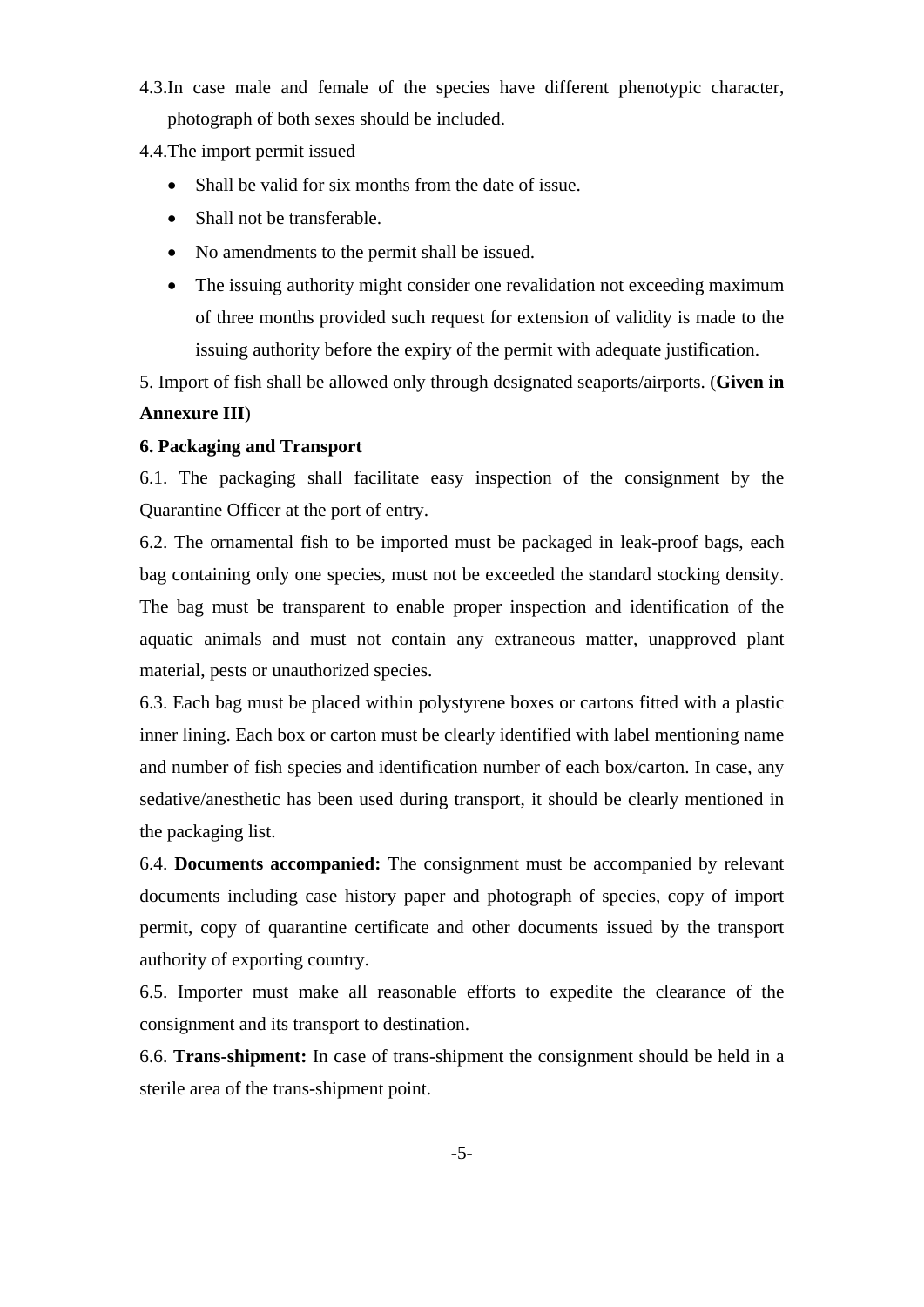## **7. Quarantine**

7.1. Every species of ornamental fish imported into the country shall have to be subjected to the quarantine procedures in a quarantine facility accredited by the Competent Authority.

7.2. The imported ornamental fish shall be accompanied by an import permit issued by the Ministry of Agriculture along with pre-quarantine certificate issued by the competent authority of exporting country stating that the farm (from where the consignment is exported) is covered under their national aquatic animal health surveillance or a pre-quarantine certificate showing status of OIE and NACA listed diseases (**Annexure IV**) of the farms and exporting country.

7.3. On arrival of the consignment, accompanying pre-quarantine certificate should be verified and imported species should be rechecked at the quarantine facility and certificate of quarantine would be issued by designated authority.

7.4. Upon clearance from the port of entry, the consignment shall be transferred immediately to the accredited quarantine facility as indicated in the letter of permit (**Format is given in Annexure V**).

7.5. On receipt of consignment at quarantine facility, the species should be subjected to quarantine protocol prescribed for particular species.

7.6. The imported fishes would undergo quarantine in approved quarantine premises as follows.

- a) Gold fish  $-21$  days.
- b) Other ornamental fishes 15 days

7.7. After satisfactory completion of quarantine, the consignment should be released to the importer with quarantine certificate.

7.8. Direct sale of imported broodstocks in the domestic market shall not be allowed and only F1 and F2 progeny shall be released for domestic or international market.

#### **8. Penalties for violations**

8.1. The importer shall keep in mind the biosafety, biohazards and economic interest of the nation. Any biosafety and other related hazards arising out of release of the imported fish into the natural waters entirely the responsibility of importer/importing organization/indenter and should be liable to be proceeded against with the accordance with the relevant rules of Government of India.

8.2. In case, the consignment does not pass quarantine, the entire consignment shall be destroyed at importers cost as per the prescribed protocols.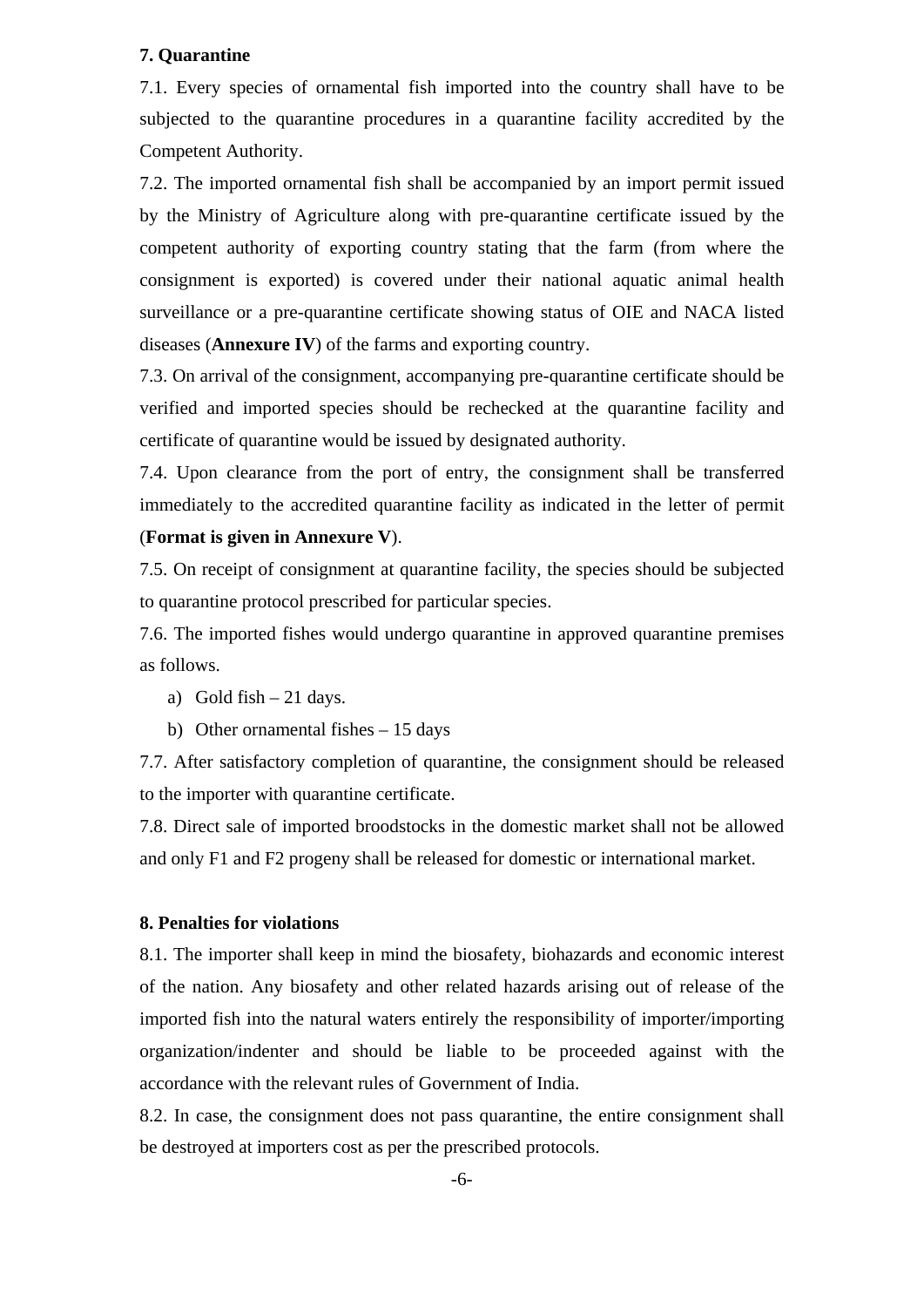8.3. If during the course of inspection, it comes to the notice of the Competent Authority that the importer willfully suppressed certain important information/deliberately furnished wrong information or that the species sought to be imported and the one actually imported are not the same or that the species sought to be imported and the one actually imported are not the same or that the imported specimens also consist of species for which approval has not been obtained, the import permit shall be cancelled forthwith and all the specimens imported destroyed without any notice to or permission of the importer.

8.4. The importer shall take abundant care to prevent any accidental escape and willful release of the exotic ornamental fish into natural waters. In spite of this in the event of accidental escape/ willful release of fish into natural waters, the matter should be reported to the competent authority and the nearest quarantine centre.

**9. Post quarantine Inspection:** The CA shall have right to carry out the post quarantine inspection of hatchery, rearing facility and farms of the importers to confirm the specified norms for assuring the imported fishes are used for the purpose for which they are imported; and to look at the magnitude of multiplication and horizontal spread of the imported fish species. The importer shall submit quarterly status report on transport, breeding, rearing and retail etc. within the after the import.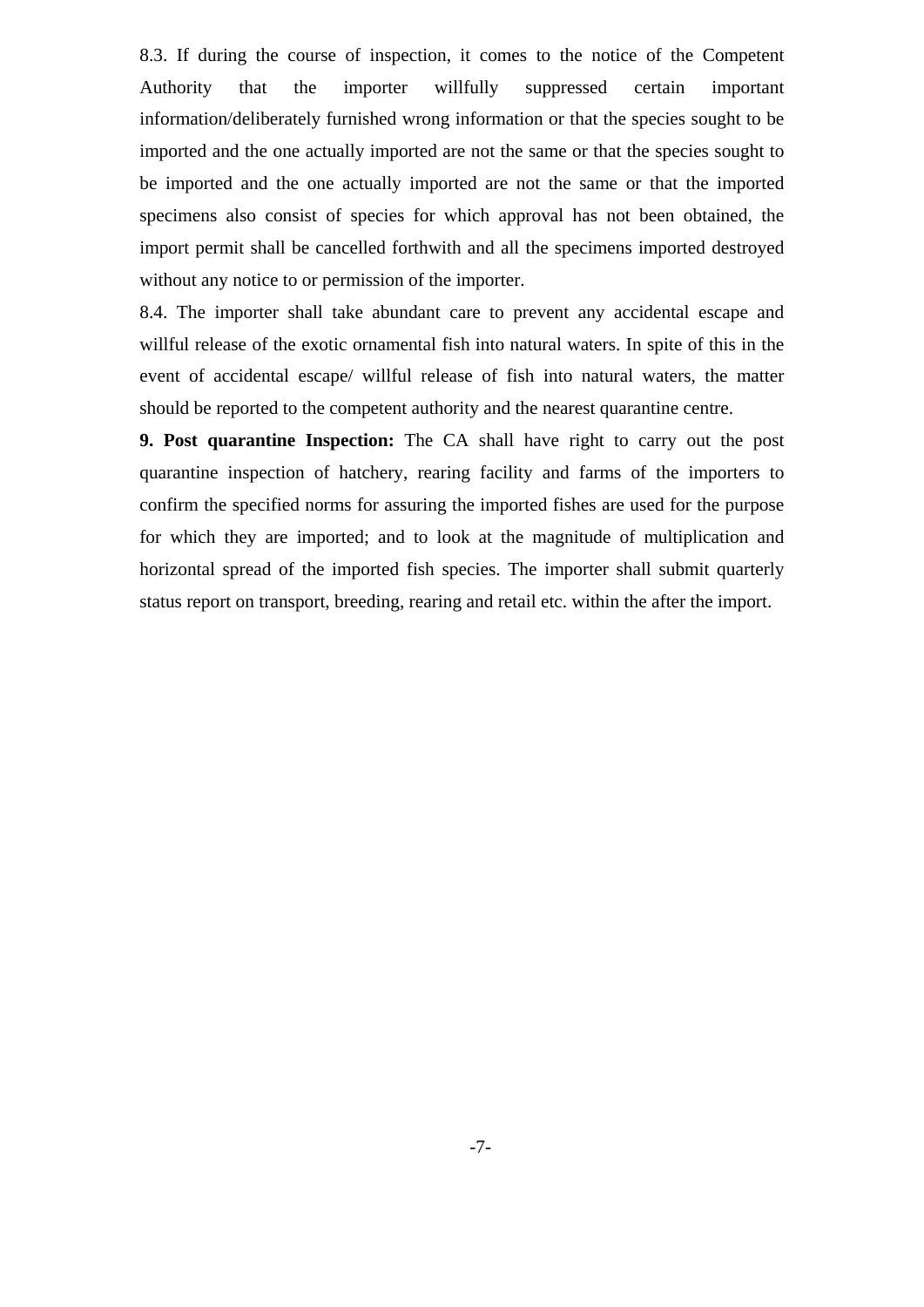| Indicative List of ornamental fishes to be considered for import |  |  |  |  |  |  |  |  |  |  |  |  |
|------------------------------------------------------------------|--|--|--|--|--|--|--|--|--|--|--|--|
|------------------------------------------------------------------|--|--|--|--|--|--|--|--|--|--|--|--|

| 1.<br><b>Tinfoil Barb</b><br>Puntius schwanenfeldi / P. orphide / P. daruphani<br>2.<br><b>Tiger Barb</b><br>Puntius tetrazona/ P.partipentazana<br>3.<br><b>Black Ruby Barb</b><br>Puntius nigrofasiatus<br>4.<br>Clown Barb<br>Barbodes everetti<br>5.<br><b>Barbus</b> conchonius<br>Longfin Rosy Barb<br>6.<br><b>Fliament Barb</b><br><b>Barbus</b> conchonius<br>Scissortail Rasbora<br>7.<br>Rasbora trilineata<br>8.<br>Yellowtail Rasbora<br>Rasbora dusonensis<br>9.<br>Redtail Rasbora<br>Rasbora borapetensis<br>10.<br><b>Dwarf Rasbora</b><br>Rasbora maculata<br>11.<br>Harlequin Rasbora<br>Rasbora heteromorpha<br>12.<br>Green Line Rasbora<br>Rasbora beauforti<br>13.<br>Slender Gold Rasbora<br>Rasbora einthovenii<br>14.<br>Golden Line Rasbora<br>Rasbora agilis<br>15.<br>Zebra Barb<br>Rasbora pauciperforata<br>Labeo bicolor<br>16.<br><b>Redtail Black Shark</b><br><b>Rainbow Shark</b><br>17.<br>Labeo erythrurus<br>Albino Rainbow Shark<br>18.<br>Labeo frenatus<br>19.<br><b>Black Shark</b><br>Labeo chrysophekadion<br>20.<br><b>Silver Shark</b><br><b>Balantiocheilos melanopterus</b><br>21.<br><b>Blood Parrot Cichlids</b><br>Cichlasoma synspilum<br>22.<br><b>Texas Cichlid</b><br>Cichlasoma carpinte<br>23.<br>Emerald Cichlid/Parrot Fish<br>Cichlasoma temporalis<br>24.<br><b>Convict Cichlid</b><br>Cichlasoma nigrofaciatum<br>25.<br><b>Trout Cichlid</b><br>Cichlasoma citrinellum<br>26.<br>Peacock bass<br>Cichlasoma ocellaris<br>Firemouth cichlid<br>27.<br>Cichlasoma meeki<br>Red terror<br>28.<br>Cichlasoma festae<br>29.<br>Green terror<br>Aequidens rivulatus<br>30.<br>Dwarf Cichlid<br>Apistogramma luelingi<br>31.<br>Flower horn<br>Amphilophus labiatus<br>32.<br>Pearl Gourami<br>Trichogaster leeri<br>33.<br>Trichogaster microlepis<br>Moonlight Gourami<br>34.<br><b>Blue Gourami</b><br>Trichogaster trichopterus<br>35.<br>Dwarf Gourami<br>Trichogaster lalius<br>36.<br>Thick-lipped Gourami<br>Trichogaster labiosa<br>37.<br>Snake Skin Gourami<br>Trichogaster pectoralis<br>38.<br>Giant Gourami<br>Osphronemus goramy<br>39.<br>Gold fish<br>Carassius auratus<br>40.<br>Red Oranda<br>Carassius auratus<br>41.<br>Red Cap Oranda<br>Carassius auratus<br>42.<br><b>Blue Oranda</b><br>Carassius auratus<br>43.<br><b>Red Ryukins</b><br>Carassius auratus | Sl.<br>No. | <b>Common Name</b> | <b>Scientific Name</b> |
|-----------------------------------------------------------------------------------------------------------------------------------------------------------------------------------------------------------------------------------------------------------------------------------------------------------------------------------------------------------------------------------------------------------------------------------------------------------------------------------------------------------------------------------------------------------------------------------------------------------------------------------------------------------------------------------------------------------------------------------------------------------------------------------------------------------------------------------------------------------------------------------------------------------------------------------------------------------------------------------------------------------------------------------------------------------------------------------------------------------------------------------------------------------------------------------------------------------------------------------------------------------------------------------------------------------------------------------------------------------------------------------------------------------------------------------------------------------------------------------------------------------------------------------------------------------------------------------------------------------------------------------------------------------------------------------------------------------------------------------------------------------------------------------------------------------------------------------------------------------------------------------------------------------------------------------------------------------------------------------------------------------------------------------------------------------------------------------------------------------------------------------------------------------------------------------------------------------------------------------------------------------------------------------------------------------------------------------------------|------------|--------------------|------------------------|
|                                                                                                                                                                                                                                                                                                                                                                                                                                                                                                                                                                                                                                                                                                                                                                                                                                                                                                                                                                                                                                                                                                                                                                                                                                                                                                                                                                                                                                                                                                                                                                                                                                                                                                                                                                                                                                                                                                                                                                                                                                                                                                                                                                                                                                                                                                                                               |            |                    |                        |
|                                                                                                                                                                                                                                                                                                                                                                                                                                                                                                                                                                                                                                                                                                                                                                                                                                                                                                                                                                                                                                                                                                                                                                                                                                                                                                                                                                                                                                                                                                                                                                                                                                                                                                                                                                                                                                                                                                                                                                                                                                                                                                                                                                                                                                                                                                                                               |            |                    |                        |
|                                                                                                                                                                                                                                                                                                                                                                                                                                                                                                                                                                                                                                                                                                                                                                                                                                                                                                                                                                                                                                                                                                                                                                                                                                                                                                                                                                                                                                                                                                                                                                                                                                                                                                                                                                                                                                                                                                                                                                                                                                                                                                                                                                                                                                                                                                                                               |            |                    |                        |
|                                                                                                                                                                                                                                                                                                                                                                                                                                                                                                                                                                                                                                                                                                                                                                                                                                                                                                                                                                                                                                                                                                                                                                                                                                                                                                                                                                                                                                                                                                                                                                                                                                                                                                                                                                                                                                                                                                                                                                                                                                                                                                                                                                                                                                                                                                                                               |            |                    |                        |
|                                                                                                                                                                                                                                                                                                                                                                                                                                                                                                                                                                                                                                                                                                                                                                                                                                                                                                                                                                                                                                                                                                                                                                                                                                                                                                                                                                                                                                                                                                                                                                                                                                                                                                                                                                                                                                                                                                                                                                                                                                                                                                                                                                                                                                                                                                                                               |            |                    |                        |
|                                                                                                                                                                                                                                                                                                                                                                                                                                                                                                                                                                                                                                                                                                                                                                                                                                                                                                                                                                                                                                                                                                                                                                                                                                                                                                                                                                                                                                                                                                                                                                                                                                                                                                                                                                                                                                                                                                                                                                                                                                                                                                                                                                                                                                                                                                                                               |            |                    |                        |
|                                                                                                                                                                                                                                                                                                                                                                                                                                                                                                                                                                                                                                                                                                                                                                                                                                                                                                                                                                                                                                                                                                                                                                                                                                                                                                                                                                                                                                                                                                                                                                                                                                                                                                                                                                                                                                                                                                                                                                                                                                                                                                                                                                                                                                                                                                                                               |            |                    |                        |
|                                                                                                                                                                                                                                                                                                                                                                                                                                                                                                                                                                                                                                                                                                                                                                                                                                                                                                                                                                                                                                                                                                                                                                                                                                                                                                                                                                                                                                                                                                                                                                                                                                                                                                                                                                                                                                                                                                                                                                                                                                                                                                                                                                                                                                                                                                                                               |            |                    |                        |
|                                                                                                                                                                                                                                                                                                                                                                                                                                                                                                                                                                                                                                                                                                                                                                                                                                                                                                                                                                                                                                                                                                                                                                                                                                                                                                                                                                                                                                                                                                                                                                                                                                                                                                                                                                                                                                                                                                                                                                                                                                                                                                                                                                                                                                                                                                                                               |            |                    |                        |
|                                                                                                                                                                                                                                                                                                                                                                                                                                                                                                                                                                                                                                                                                                                                                                                                                                                                                                                                                                                                                                                                                                                                                                                                                                                                                                                                                                                                                                                                                                                                                                                                                                                                                                                                                                                                                                                                                                                                                                                                                                                                                                                                                                                                                                                                                                                                               |            |                    |                        |
|                                                                                                                                                                                                                                                                                                                                                                                                                                                                                                                                                                                                                                                                                                                                                                                                                                                                                                                                                                                                                                                                                                                                                                                                                                                                                                                                                                                                                                                                                                                                                                                                                                                                                                                                                                                                                                                                                                                                                                                                                                                                                                                                                                                                                                                                                                                                               |            |                    |                        |
|                                                                                                                                                                                                                                                                                                                                                                                                                                                                                                                                                                                                                                                                                                                                                                                                                                                                                                                                                                                                                                                                                                                                                                                                                                                                                                                                                                                                                                                                                                                                                                                                                                                                                                                                                                                                                                                                                                                                                                                                                                                                                                                                                                                                                                                                                                                                               |            |                    |                        |
|                                                                                                                                                                                                                                                                                                                                                                                                                                                                                                                                                                                                                                                                                                                                                                                                                                                                                                                                                                                                                                                                                                                                                                                                                                                                                                                                                                                                                                                                                                                                                                                                                                                                                                                                                                                                                                                                                                                                                                                                                                                                                                                                                                                                                                                                                                                                               |            |                    |                        |
|                                                                                                                                                                                                                                                                                                                                                                                                                                                                                                                                                                                                                                                                                                                                                                                                                                                                                                                                                                                                                                                                                                                                                                                                                                                                                                                                                                                                                                                                                                                                                                                                                                                                                                                                                                                                                                                                                                                                                                                                                                                                                                                                                                                                                                                                                                                                               |            |                    |                        |
|                                                                                                                                                                                                                                                                                                                                                                                                                                                                                                                                                                                                                                                                                                                                                                                                                                                                                                                                                                                                                                                                                                                                                                                                                                                                                                                                                                                                                                                                                                                                                                                                                                                                                                                                                                                                                                                                                                                                                                                                                                                                                                                                                                                                                                                                                                                                               |            |                    |                        |
|                                                                                                                                                                                                                                                                                                                                                                                                                                                                                                                                                                                                                                                                                                                                                                                                                                                                                                                                                                                                                                                                                                                                                                                                                                                                                                                                                                                                                                                                                                                                                                                                                                                                                                                                                                                                                                                                                                                                                                                                                                                                                                                                                                                                                                                                                                                                               |            |                    |                        |
|                                                                                                                                                                                                                                                                                                                                                                                                                                                                                                                                                                                                                                                                                                                                                                                                                                                                                                                                                                                                                                                                                                                                                                                                                                                                                                                                                                                                                                                                                                                                                                                                                                                                                                                                                                                                                                                                                                                                                                                                                                                                                                                                                                                                                                                                                                                                               |            |                    |                        |
|                                                                                                                                                                                                                                                                                                                                                                                                                                                                                                                                                                                                                                                                                                                                                                                                                                                                                                                                                                                                                                                                                                                                                                                                                                                                                                                                                                                                                                                                                                                                                                                                                                                                                                                                                                                                                                                                                                                                                                                                                                                                                                                                                                                                                                                                                                                                               |            |                    |                        |
|                                                                                                                                                                                                                                                                                                                                                                                                                                                                                                                                                                                                                                                                                                                                                                                                                                                                                                                                                                                                                                                                                                                                                                                                                                                                                                                                                                                                                                                                                                                                                                                                                                                                                                                                                                                                                                                                                                                                                                                                                                                                                                                                                                                                                                                                                                                                               |            |                    |                        |
|                                                                                                                                                                                                                                                                                                                                                                                                                                                                                                                                                                                                                                                                                                                                                                                                                                                                                                                                                                                                                                                                                                                                                                                                                                                                                                                                                                                                                                                                                                                                                                                                                                                                                                                                                                                                                                                                                                                                                                                                                                                                                                                                                                                                                                                                                                                                               |            |                    |                        |
|                                                                                                                                                                                                                                                                                                                                                                                                                                                                                                                                                                                                                                                                                                                                                                                                                                                                                                                                                                                                                                                                                                                                                                                                                                                                                                                                                                                                                                                                                                                                                                                                                                                                                                                                                                                                                                                                                                                                                                                                                                                                                                                                                                                                                                                                                                                                               |            |                    |                        |
|                                                                                                                                                                                                                                                                                                                                                                                                                                                                                                                                                                                                                                                                                                                                                                                                                                                                                                                                                                                                                                                                                                                                                                                                                                                                                                                                                                                                                                                                                                                                                                                                                                                                                                                                                                                                                                                                                                                                                                                                                                                                                                                                                                                                                                                                                                                                               |            |                    |                        |
|                                                                                                                                                                                                                                                                                                                                                                                                                                                                                                                                                                                                                                                                                                                                                                                                                                                                                                                                                                                                                                                                                                                                                                                                                                                                                                                                                                                                                                                                                                                                                                                                                                                                                                                                                                                                                                                                                                                                                                                                                                                                                                                                                                                                                                                                                                                                               |            |                    |                        |
|                                                                                                                                                                                                                                                                                                                                                                                                                                                                                                                                                                                                                                                                                                                                                                                                                                                                                                                                                                                                                                                                                                                                                                                                                                                                                                                                                                                                                                                                                                                                                                                                                                                                                                                                                                                                                                                                                                                                                                                                                                                                                                                                                                                                                                                                                                                                               |            |                    |                        |
|                                                                                                                                                                                                                                                                                                                                                                                                                                                                                                                                                                                                                                                                                                                                                                                                                                                                                                                                                                                                                                                                                                                                                                                                                                                                                                                                                                                                                                                                                                                                                                                                                                                                                                                                                                                                                                                                                                                                                                                                                                                                                                                                                                                                                                                                                                                                               |            |                    |                        |
|                                                                                                                                                                                                                                                                                                                                                                                                                                                                                                                                                                                                                                                                                                                                                                                                                                                                                                                                                                                                                                                                                                                                                                                                                                                                                                                                                                                                                                                                                                                                                                                                                                                                                                                                                                                                                                                                                                                                                                                                                                                                                                                                                                                                                                                                                                                                               |            |                    |                        |
|                                                                                                                                                                                                                                                                                                                                                                                                                                                                                                                                                                                                                                                                                                                                                                                                                                                                                                                                                                                                                                                                                                                                                                                                                                                                                                                                                                                                                                                                                                                                                                                                                                                                                                                                                                                                                                                                                                                                                                                                                                                                                                                                                                                                                                                                                                                                               |            |                    |                        |
|                                                                                                                                                                                                                                                                                                                                                                                                                                                                                                                                                                                                                                                                                                                                                                                                                                                                                                                                                                                                                                                                                                                                                                                                                                                                                                                                                                                                                                                                                                                                                                                                                                                                                                                                                                                                                                                                                                                                                                                                                                                                                                                                                                                                                                                                                                                                               |            |                    |                        |
|                                                                                                                                                                                                                                                                                                                                                                                                                                                                                                                                                                                                                                                                                                                                                                                                                                                                                                                                                                                                                                                                                                                                                                                                                                                                                                                                                                                                                                                                                                                                                                                                                                                                                                                                                                                                                                                                                                                                                                                                                                                                                                                                                                                                                                                                                                                                               |            |                    |                        |
|                                                                                                                                                                                                                                                                                                                                                                                                                                                                                                                                                                                                                                                                                                                                                                                                                                                                                                                                                                                                                                                                                                                                                                                                                                                                                                                                                                                                                                                                                                                                                                                                                                                                                                                                                                                                                                                                                                                                                                                                                                                                                                                                                                                                                                                                                                                                               |            |                    |                        |
|                                                                                                                                                                                                                                                                                                                                                                                                                                                                                                                                                                                                                                                                                                                                                                                                                                                                                                                                                                                                                                                                                                                                                                                                                                                                                                                                                                                                                                                                                                                                                                                                                                                                                                                                                                                                                                                                                                                                                                                                                                                                                                                                                                                                                                                                                                                                               |            |                    |                        |
|                                                                                                                                                                                                                                                                                                                                                                                                                                                                                                                                                                                                                                                                                                                                                                                                                                                                                                                                                                                                                                                                                                                                                                                                                                                                                                                                                                                                                                                                                                                                                                                                                                                                                                                                                                                                                                                                                                                                                                                                                                                                                                                                                                                                                                                                                                                                               |            |                    |                        |
|                                                                                                                                                                                                                                                                                                                                                                                                                                                                                                                                                                                                                                                                                                                                                                                                                                                                                                                                                                                                                                                                                                                                                                                                                                                                                                                                                                                                                                                                                                                                                                                                                                                                                                                                                                                                                                                                                                                                                                                                                                                                                                                                                                                                                                                                                                                                               |            |                    |                        |
|                                                                                                                                                                                                                                                                                                                                                                                                                                                                                                                                                                                                                                                                                                                                                                                                                                                                                                                                                                                                                                                                                                                                                                                                                                                                                                                                                                                                                                                                                                                                                                                                                                                                                                                                                                                                                                                                                                                                                                                                                                                                                                                                                                                                                                                                                                                                               |            |                    |                        |
|                                                                                                                                                                                                                                                                                                                                                                                                                                                                                                                                                                                                                                                                                                                                                                                                                                                                                                                                                                                                                                                                                                                                                                                                                                                                                                                                                                                                                                                                                                                                                                                                                                                                                                                                                                                                                                                                                                                                                                                                                                                                                                                                                                                                                                                                                                                                               |            |                    |                        |
|                                                                                                                                                                                                                                                                                                                                                                                                                                                                                                                                                                                                                                                                                                                                                                                                                                                                                                                                                                                                                                                                                                                                                                                                                                                                                                                                                                                                                                                                                                                                                                                                                                                                                                                                                                                                                                                                                                                                                                                                                                                                                                                                                                                                                                                                                                                                               |            |                    |                        |
|                                                                                                                                                                                                                                                                                                                                                                                                                                                                                                                                                                                                                                                                                                                                                                                                                                                                                                                                                                                                                                                                                                                                                                                                                                                                                                                                                                                                                                                                                                                                                                                                                                                                                                                                                                                                                                                                                                                                                                                                                                                                                                                                                                                                                                                                                                                                               |            |                    |                        |
|                                                                                                                                                                                                                                                                                                                                                                                                                                                                                                                                                                                                                                                                                                                                                                                                                                                                                                                                                                                                                                                                                                                                                                                                                                                                                                                                                                                                                                                                                                                                                                                                                                                                                                                                                                                                                                                                                                                                                                                                                                                                                                                                                                                                                                                                                                                                               |            |                    |                        |
|                                                                                                                                                                                                                                                                                                                                                                                                                                                                                                                                                                                                                                                                                                                                                                                                                                                                                                                                                                                                                                                                                                                                                                                                                                                                                                                                                                                                                                                                                                                                                                                                                                                                                                                                                                                                                                                                                                                                                                                                                                                                                                                                                                                                                                                                                                                                               |            |                    |                        |
|                                                                                                                                                                                                                                                                                                                                                                                                                                                                                                                                                                                                                                                                                                                                                                                                                                                                                                                                                                                                                                                                                                                                                                                                                                                                                                                                                                                                                                                                                                                                                                                                                                                                                                                                                                                                                                                                                                                                                                                                                                                                                                                                                                                                                                                                                                                                               |            |                    |                        |
|                                                                                                                                                                                                                                                                                                                                                                                                                                                                                                                                                                                                                                                                                                                                                                                                                                                                                                                                                                                                                                                                                                                                                                                                                                                                                                                                                                                                                                                                                                                                                                                                                                                                                                                                                                                                                                                                                                                                                                                                                                                                                                                                                                                                                                                                                                                                               |            |                    |                        |
|                                                                                                                                                                                                                                                                                                                                                                                                                                                                                                                                                                                                                                                                                                                                                                                                                                                                                                                                                                                                                                                                                                                                                                                                                                                                                                                                                                                                                                                                                                                                                                                                                                                                                                                                                                                                                                                                                                                                                                                                                                                                                                                                                                                                                                                                                                                                               |            |                    |                        |
|                                                                                                                                                                                                                                                                                                                                                                                                                                                                                                                                                                                                                                                                                                                                                                                                                                                                                                                                                                                                                                                                                                                                                                                                                                                                                                                                                                                                                                                                                                                                                                                                                                                                                                                                                                                                                                                                                                                                                                                                                                                                                                                                                                                                                                                                                                                                               |            |                    |                        |
| 44.<br>Red & White Ryukins<br>Carassius auratus                                                                                                                                                                                                                                                                                                                                                                                                                                                                                                                                                                                                                                                                                                                                                                                                                                                                                                                                                                                                                                                                                                                                                                                                                                                                                                                                                                                                                                                                                                                                                                                                                                                                                                                                                                                                                                                                                                                                                                                                                                                                                                                                                                                                                                                                                               |            |                    |                        |
| 45.<br><b>Celestial Gold</b><br>Carassius auratus                                                                                                                                                                                                                                                                                                                                                                                                                                                                                                                                                                                                                                                                                                                                                                                                                                                                                                                                                                                                                                                                                                                                                                                                                                                                                                                                                                                                                                                                                                                                                                                                                                                                                                                                                                                                                                                                                                                                                                                                                                                                                                                                                                                                                                                                                             |            |                    |                        |
| 46.<br>Pearl Scale Gold<br>Carassius auratus                                                                                                                                                                                                                                                                                                                                                                                                                                                                                                                                                                                                                                                                                                                                                                                                                                                                                                                                                                                                                                                                                                                                                                                                                                                                                                                                                                                                                                                                                                                                                                                                                                                                                                                                                                                                                                                                                                                                                                                                                                                                                                                                                                                                                                                                                                  |            |                    |                        |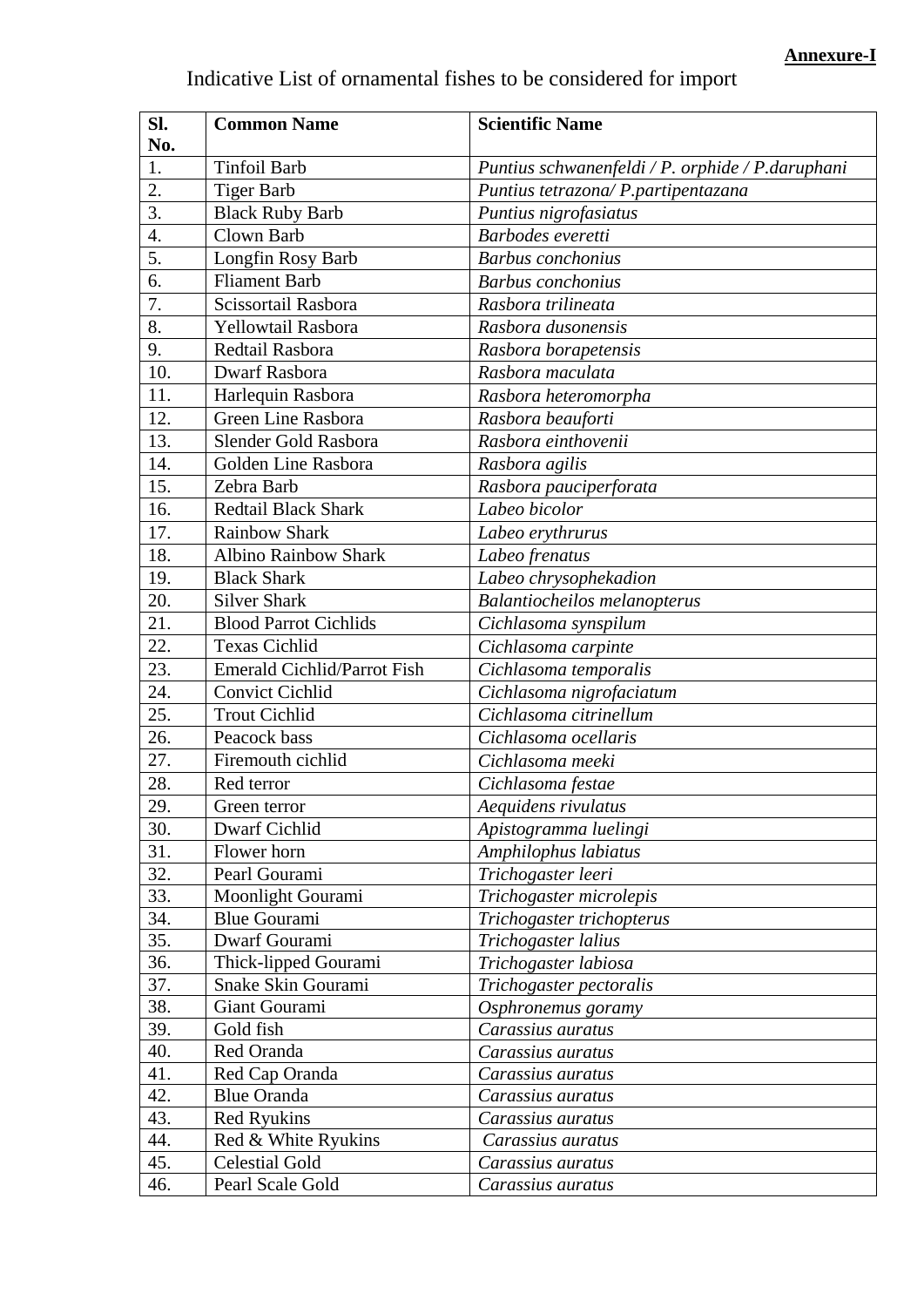| 47. | <b>Bubble Eye Gold</b>      | Carassius auratus                    |
|-----|-----------------------------|--------------------------------------|
| 48. | Clown Loach                 | Botia macracantha                    |
| 49. | Orange -finned Loach        | Botia modesta                        |
| 50. | <b>Skunk Loach</b>          | Botia morleti                        |
| 51. | Dwarf -chained Loach        | Botia sidthimunki                    |
| 52. | Silver Loach                | Botia lecontei                       |
| 53. | Zebra Loach                 | Botia striata                        |
| 54. | <b>Blue Loach</b>           | Botia rubripinnis                    |
| 55. | Guppy                       | Poecilia reticulata                  |
| 56. | Molly                       | Poecilia latipinna                   |
| 57. | <b>Sword Tail</b>           | Xiphophorus helleri                  |
| 58. | Platy                       | Xiphophorus maculatus                |
| 59. | Koi Carp                    | Cyprinus carpio                      |
| 60. | Fire Goby                   | Nemateleotris magnifica              |
| 61. | <b>Fighting Fish</b>        | Betta splendens                      |
| 62. | <b>Short Tail</b>           | <b>Betta</b> imbellis                |
| 63. | <b>Blue Betta</b>           | Betta smaragdina                     |
| 64. | <b>Butterfly Fish</b>       | Chaetodon ephippium/ C.ornatissimus  |
| 65. | Orange Clown Fish           | Amphiprion percula                   |
| 66. | Fire Clown Fish             | Amphiprion melanopus                 |
| 67. | Damsel Fish                 | Abudefduf bicolor                    |
| 68. | <b>Twotone Tang</b>         | Zebrasoma scopas                     |
| 69. | <b>Blue Powder Tang</b>     | Acanthurus leucosternon/A. triosegus |
| 70. | Angel Fish                  | Pterophyllum scalare                 |
| 71. | High Fin Sucker             | Myxocyprinus asiaticus               |
| 72. | <b>Black Ghost</b>          | Apteronotus albifrons                |
| 73. | Oscar Cichild               | Astronotus ocellatus                 |
| 74. | <b>Discus</b>               | Symphysodon discus/S.aequifasciata   |
| 75. | <b>Blue Discus</b>          | Symphysodon aequifasciata axelrodi   |
| 76. | Phantom Tetra               | Hyphessobrycon megalopterus          |
| 77. | <b>Bleeding Heart Tetra</b> | Hyphessobrycon erythrostigma         |
| 78. | <b>Black Neon Tetra</b>     | Hyphessobrycon herbertaxelrodi       |
| 79. | Lemon Tetra                 | Hyphessobrycon pulchripinis          |
| 80. | Rosy Tetra                  | Hyphessobrycon ornatus               |
| 81. | Serpae Tetra                | Hyphessobrycon serpae                |
| 82. | Gold Spotted Tetra          | Hyphessobrycon griemi                |
| 83. | Cardinal Tetra              | Paracheirodon axelrodi               |
| 84. | Neon Tetra                  | Paracheirodon innesi                 |
| 85. | Green Neon Tetra            | Paracheirodon simulans               |
| 86. | <b>Red Parrot</b>           | Hoplarchus psittacus                 |
| 87. | Yellow Face Angelfish       | Pomacanthus xanthometopon            |
| 88. | Royal Angelfish             | Pygoplytes diacanthus                |
| 89. | <b>Elegant Firefish</b>     | Nemateleotris decora                 |
| 90. | <b>Sunset Anthias</b>       | Pseudanthias parvirostris            |
| 91. | Humphead Wrasse             | Cheilinus undulatus                  |
| 92. | Yellowtail Emperor          | Lethrinus crocineous                 |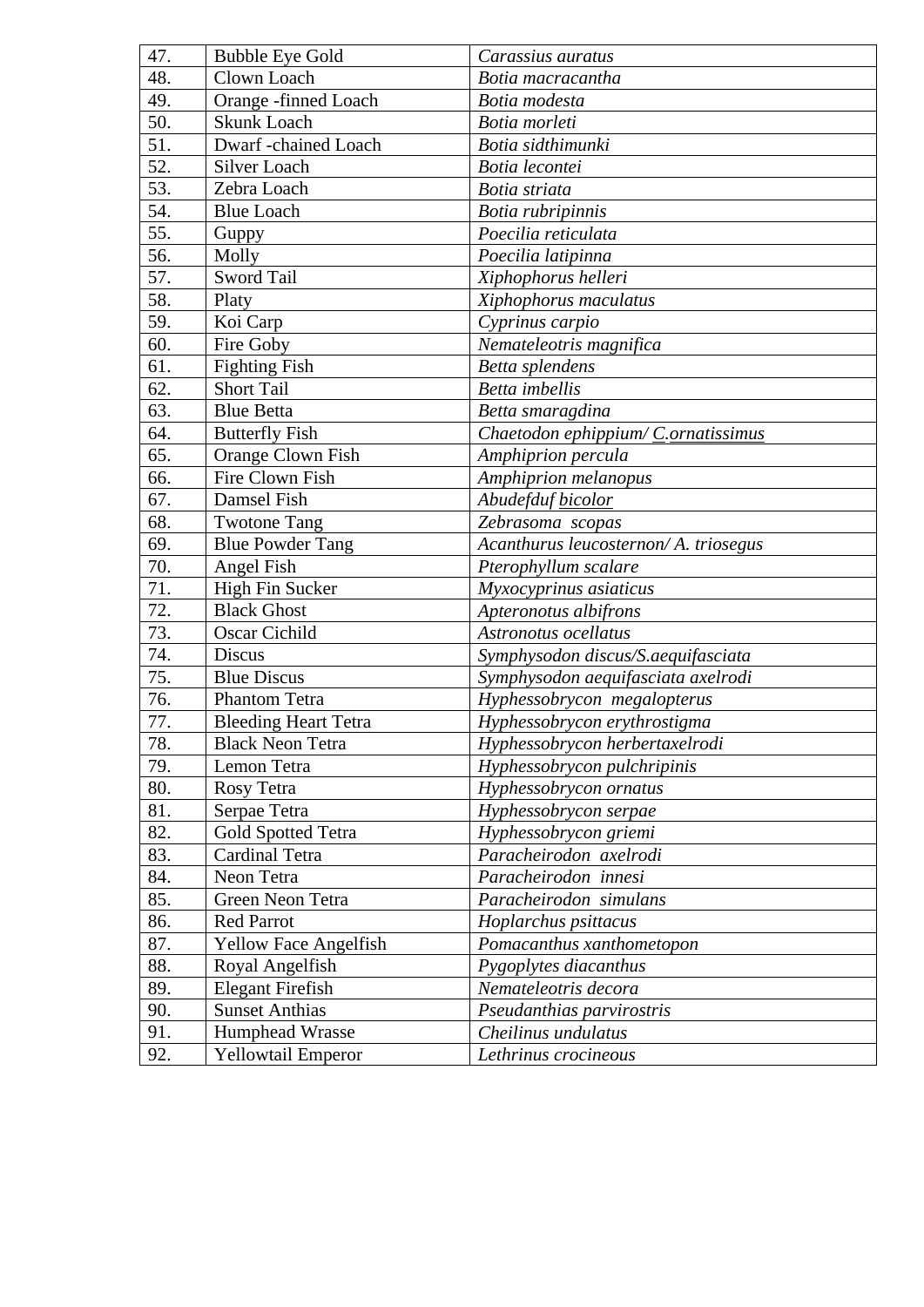## **Annexure II**

## **Format of Application for importing the ornamental fish**

1.0 Name of the fish (common name/s) : 1.2 Scientific name 1.3 Name of the country where from the species is proposed to be imported: 2.0 Source of origin (Wild/cultured): 3.0 Purpose of the import (Breeding/ direct selling etc.): 3.1 Import details : 3.2 Life stage to be imported (Juvenile/immature/ adult/ Brood stock): 3.3 Quantity/ Size of import : 3.4 Average weight (g) : 3.5 Average length (cm) : 4.0 Biological profile of the species: 4.1 Maximum size (cm) : 4.2 Maximum weight (g) 4.3 Natural habitat 4.3.1 Adult : 4.3.2 Juvenile : 4.3.3 Spawn : 4.4 Temperature requirement for different stages: 4.5 Whether migratory in nature : 4.5.1 If yes, whether for breeding/feeding : 4.6 Breeding 4.6.1 Bisexual/hermaphrodite : 4.6.2 Oviparous/viviparous : 4.6.3 Age at maturity : 4.6.4 Period/time of breeding : 4.6.5 Periodicity of breeding : 4.6.6 Fecundity : 4.6.7 Breeding habitat : 4.6.8 Temperature requirements :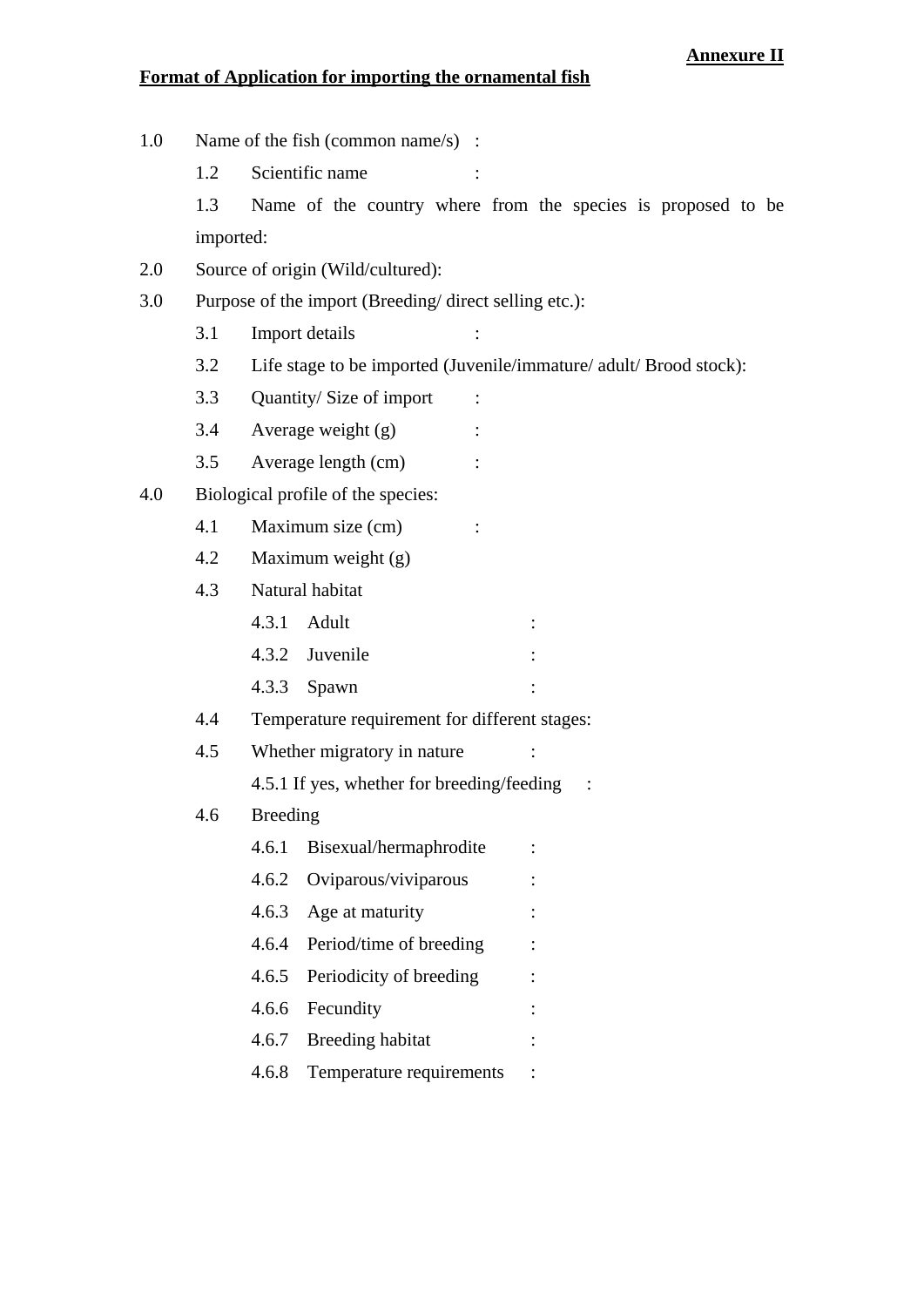## 4.7 Feeding habits (Herbivorous/carnivorous/omnivorous):

- 4.7.1 Natural food items
	- 4.7.1.1 Larvae : 4.7.1.2 Juvenile : 4.7.1.3 Adult :

## 4.8 Genetic profile

- 4..8.1 If developed Originals/ Stocks used for the development:
- 4..8.2 Genetic mechanism used for developing (Selection/hybridization/ genetic engineering)

## 5.0 Earlier import details:

- 5..8.1 Approval No. and Date (issued by the Ministry):
- 5..8.2 Details of License issued by DGFT
- 5..8.3 Year of import:
- 5..8.4 Number of permitted species:
- 5..8.5 Total number imported:
- 5..8.6 Number of fish imported against each permitted variety:
- 5..8.7 End use of the imported varieties in details:
- 6.0 Are the imported ornamental fish meant for export/internal market:
- 7.0 Name and Address of the firm/person importing the fish :
- 8.0 The place/Hatchery where the imported fish will be kept:
- 9.0 Whether quarantine facility is there or not:

Date Signature of importer Seal

## **Essential enclosures:**

- 1. Photographs of organisms to be imported (The photograph should be of the specimens of the species from where the import is proposed and not from published or other sources).
- 2. Address of hatchery/Farm where the fish will be maintained after importing

## **Instructions for filling proforma:**

- 1. For each species use a separate proforma
- 2. No column should be left blank. If information is not available fill N.A. and if the item is not relevant, N.R.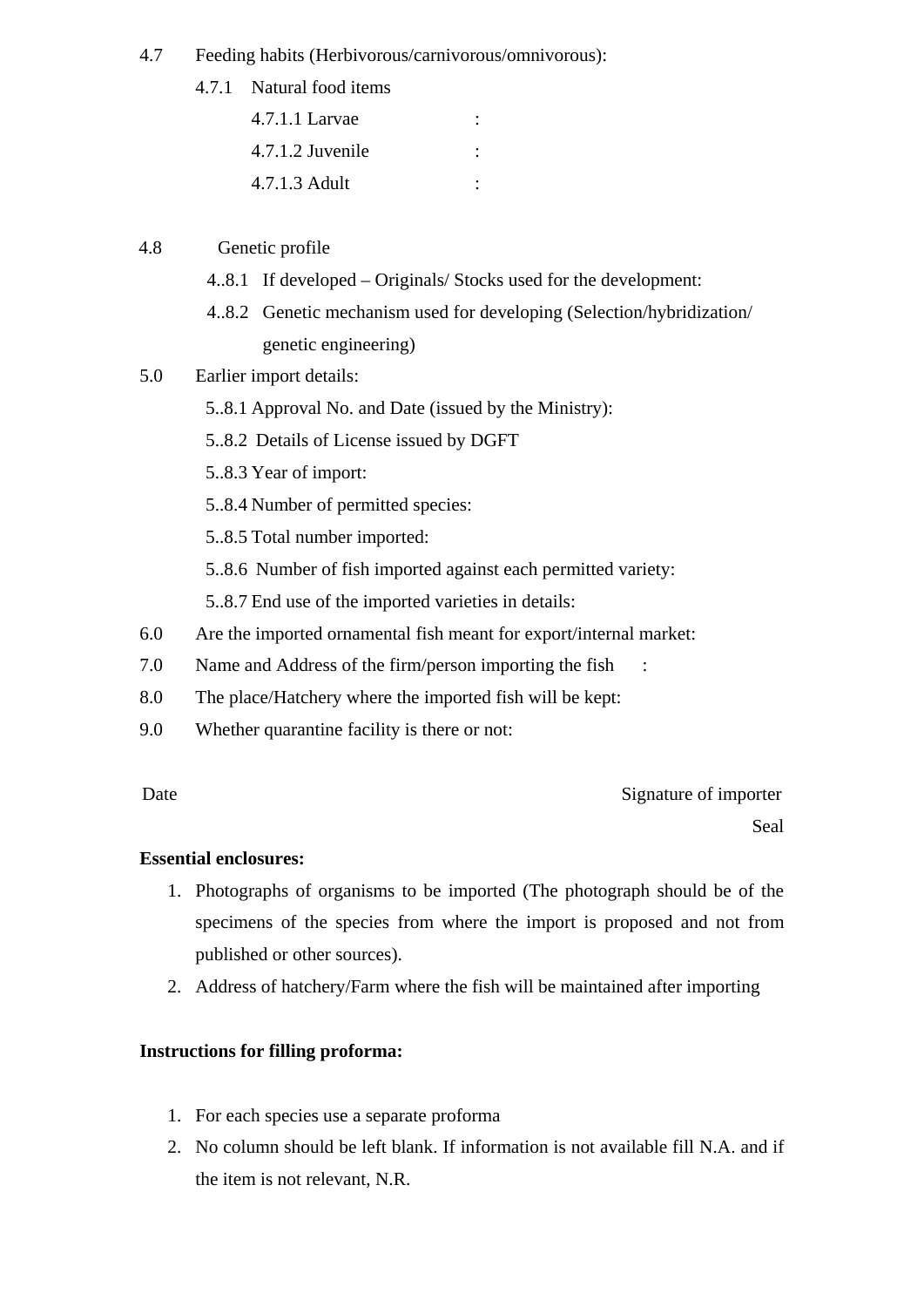**Designated seaports/airports for import of exotic ornamental fish**

- **East coast Chennai**
- **West coast Mumbai**

**(At present only two ports designated for import and this may increase later such as Kolkatta, Kochi and Delhi)**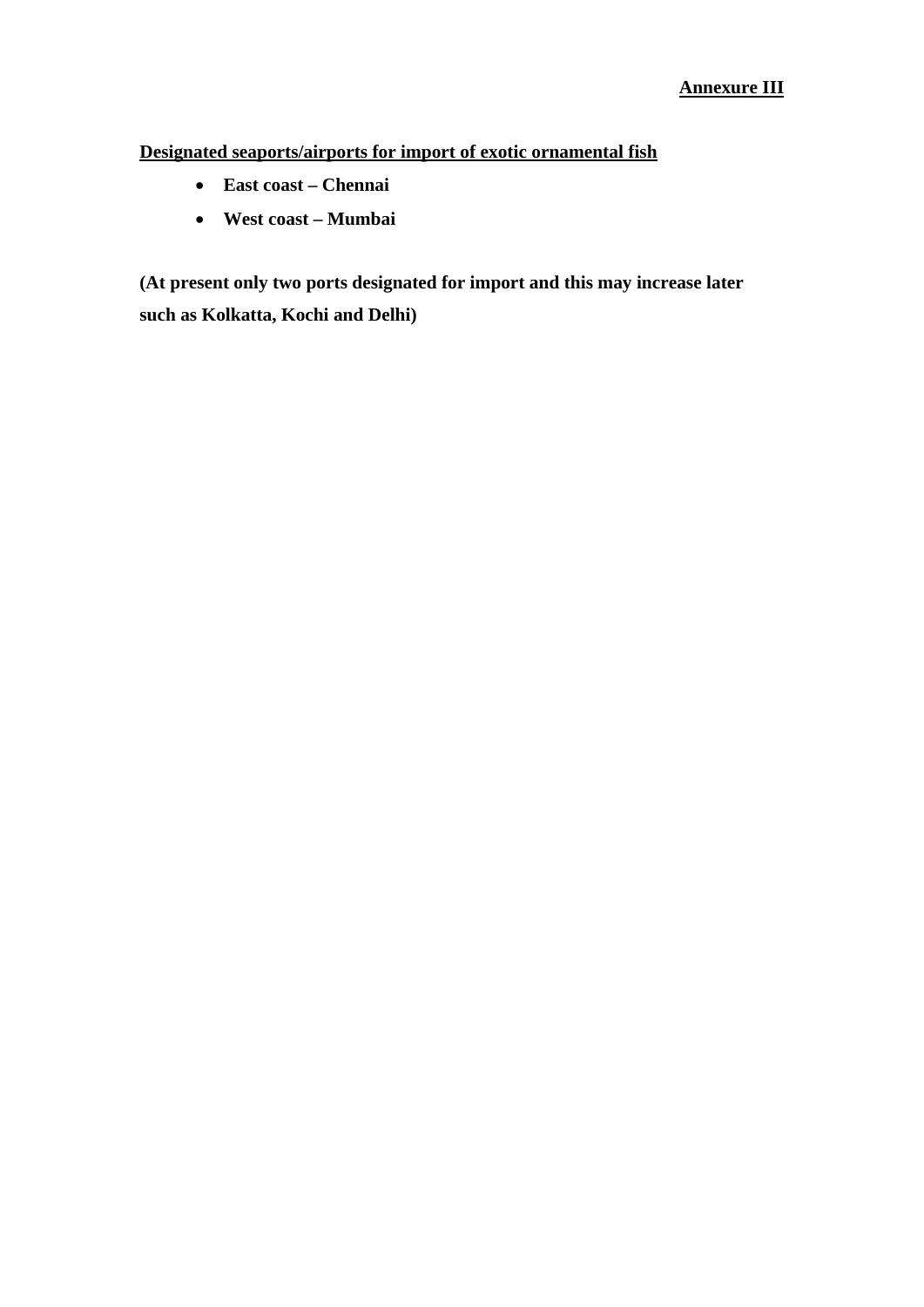# **OIE listed aquatic animal diseases (OIE, Code 2012)**

### **Diseases of fish**

- Epizootic haematopoietic necrosis
- Epizootic ulcerative syndrome
- Infection with *Gyrodactylus salaris*
- Infectious haematopoietic necrosis
- Infectious salmon anaemia
- Koi herpes virus disease
- Red sea bream iridoviral disease
- Spring viraemia of carp
- Viral haemorrhagic septicaemia.

## **Diseases of mollusks**

- Infection with abalone herpesvirus
- Infection with *Bonamia ostreae*
- Infection with *Bonamia exitiosa*
- Infection with *Marteilia refringens*
- Infection with *Perkinsus marinus*
- Infection with *Perkinsus olseni*
- Infection with *Xenohaliotis californiensis*.

## **Diseases of crustaceans**

- Crayfish plague (*Aphanomyces astaci*)
- Infectious hypodermal and haematopoietic necrosis
- Infectious myonecrosis
- Necrotising hepatopancreatitis
- Taura syndrome
- White spot disease
- White tail disease
- Yellow head disease.

## Yellowhead disease **Diseases of Amphibians**

- Infection with *Batrachochytrium dendrobatidis*
- Infection with ranavirus